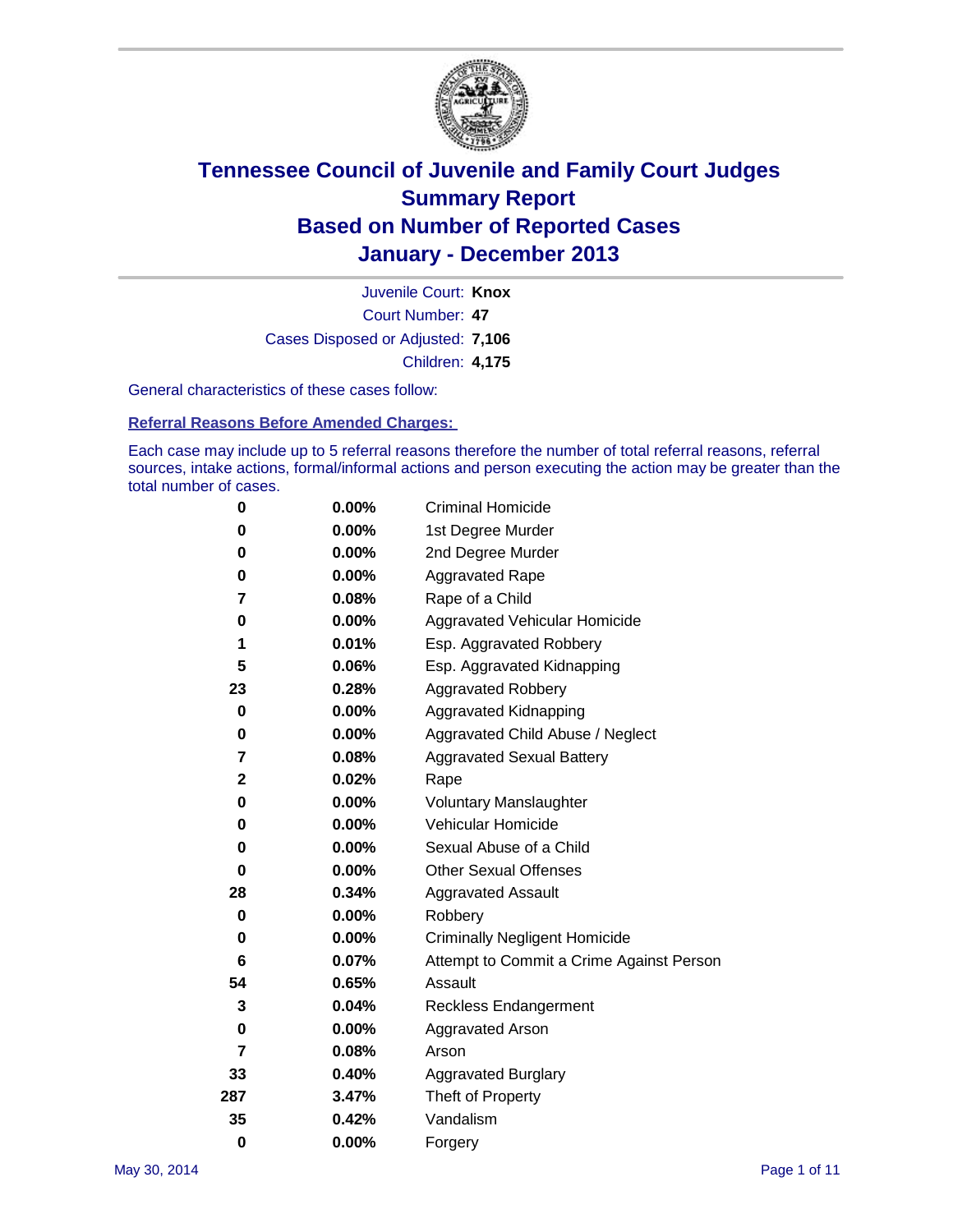

Court Number: **47** Juvenile Court: **Knox** Cases Disposed or Adjusted: **7,106** Children: **4,175**

#### **Referral Reasons Before Amended Charges:**

Each case may include up to 5 referral reasons therefore the number of total referral reasons, referral sources, intake actions, formal/informal actions and person executing the action may be greater than the total number of cases.

| 0              | 0.00%    | <b>Worthless Checks</b>                                     |
|----------------|----------|-------------------------------------------------------------|
| 3              | 0.04%    | Illegal Possession / Fraudulent Use of Credit / Debit Cards |
| 36             | 0.44%    | <b>Burglary</b>                                             |
| $\mathbf{2}$   | 0.02%    | Unauthorized Use of a Vehicle                               |
| $\mathbf{2}$   | 0.02%    | <b>Cruelty to Animals</b>                                   |
| 9              | 0.11%    | Sale of Controlled Substances                               |
| 33             | 0.40%    | <b>Other Drug Offenses</b>                                  |
| 112            | 1.36%    | Possession of Controlled Substances                         |
| 8              | 0.10%    | <b>Criminal Attempt</b>                                     |
| 8              | 0.10%    | Carrying Weapons on School Property                         |
| 14             | 0.17%    | Unlawful Carrying / Possession of a Weapon                  |
| 20             | 0.24%    | <b>Evading Arrest</b>                                       |
| $\mathbf{2}$   | 0.02%    | Escape                                                      |
| $\overline{7}$ | 0.08%    | Driving Under Influence (DUI)                               |
| 58             | 0.70%    | Possession / Consumption of Alcohol                         |
| 13             | 0.16%    | Resisting Stop, Frisk, Halt, Arrest or Search               |
| 1              | 0.01%    | <b>Aggravated Criminal Trespass</b>                         |
| 0              | $0.00\%$ | Harassment                                                  |
| 0              | 0.00%    | Failure to Appear                                           |
| 1              | 0.01%    | Filing a False Police Report                                |
| 12             | 0.15%    | Criminal Impersonation                                      |
| 28             | 0.34%    | <b>Disorderly Conduct</b>                                   |
| 23             | 0.28%    | <b>Criminal Trespass</b>                                    |
| 26             | 0.31%    | <b>Public Intoxication</b>                                  |
| 1              | 0.01%    | Gambling                                                    |
| 1,530          | 18.52%   | Traffic                                                     |
| 9              | 0.11%    | <b>Local Ordinances</b>                                     |
| 0              | 0.00%    | Violation of Wildlife Regulations                           |
| 69             | 0.84%    | Contempt of Court                                           |
| 133            | 1.61%    | Violation of Probation                                      |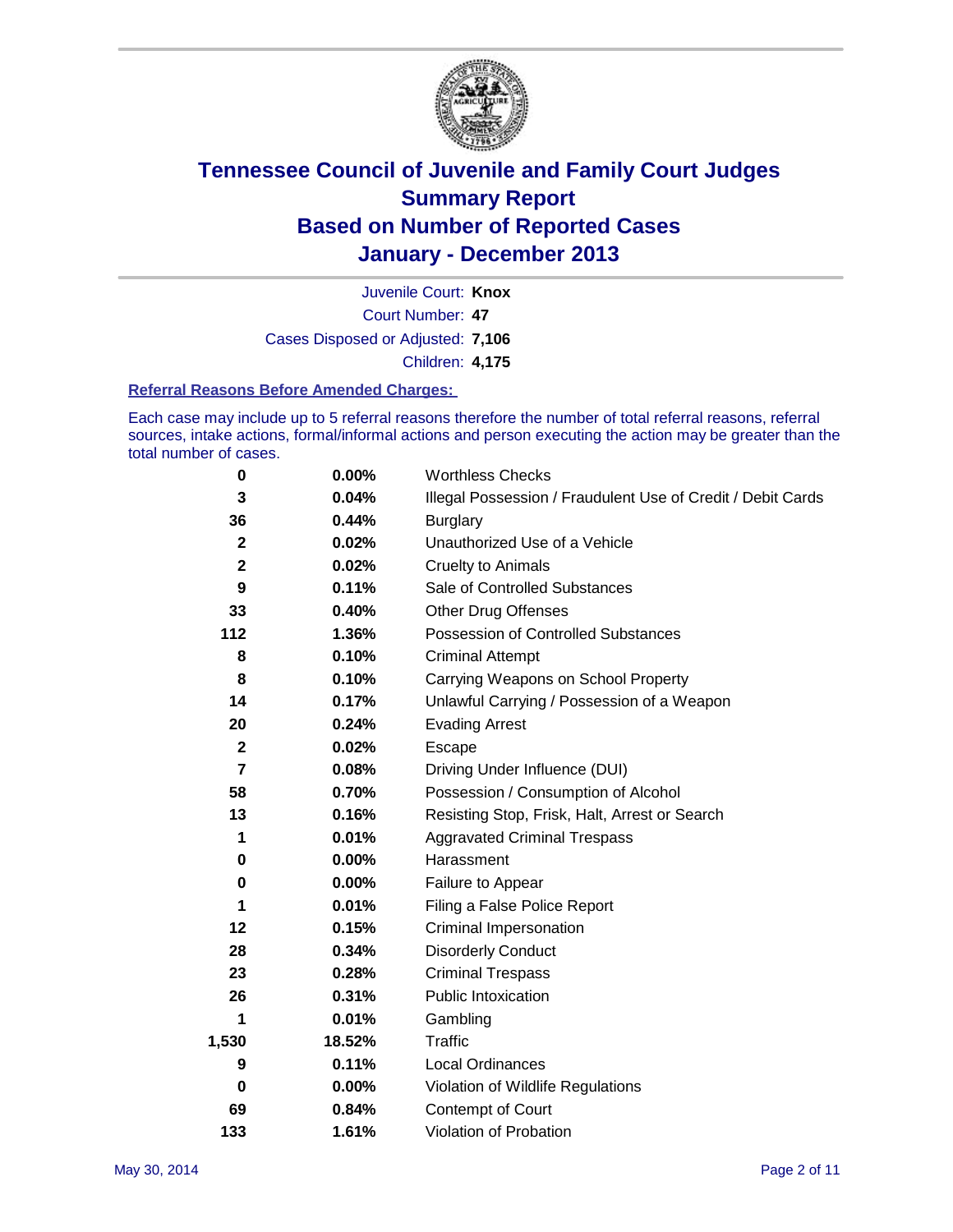

Court Number: **47** Juvenile Court: **Knox** Cases Disposed or Adjusted: **7,106** Children: **4,175**

#### **Referral Reasons Before Amended Charges:**

Each case may include up to 5 referral reasons therefore the number of total referral reasons, referral sources, intake actions, formal/informal actions and person executing the action may be greater than the total number of cases.

| 8,263    | 100.00%  | <b>Total Referrals</b>                 |
|----------|----------|----------------------------------------|
| 1,686    | 20.40%   | Other                                  |
| $\bf{0}$ | 0.00%    | <b>Consent to Marry</b>                |
| 0        | 0.00%    | <b>Request for Medical Treatment</b>   |
| 0        | 0.00%    | Child Support                          |
| 1        | 0.01%    | Paternity / Legitimation               |
| 194      | 2.35%    | Visitation                             |
| 1,349    | 16.33%   | Custody                                |
| 548      | 6.63%    | <b>Foster Care Review</b>              |
| 526      | 6.37%    | <b>Administrative Review</b>           |
| 317      | 3.84%    | <b>Judicial Review</b>                 |
| 0        | $0.00\%$ | Violation of Informal Adjustment       |
| 0        | $0.00\%$ | <b>Violation of Pretrial Diversion</b> |
| 276      | 3.34%    | <b>Termination of Parental Rights</b>  |
| 281      | 3.40%    | Dependency / Neglect                   |
| 0        | 0.00%    | <b>Physically Abused Child</b>         |
| 0        | 0.00%    | Sexually Abused Child                  |
| 51       | 0.62%    | Violation of Curfew                    |
| 23       | 0.28%    | Violation of a Valid Court Order       |
| 97       | 1.17%    | Possession of Tobacco Products         |
| 1        | 0.01%    | Out-of-State Runaway                   |
| 209      | 2.53%    | In-State Runaway                       |
| 26       | 0.31%    | Truancy                                |
| 0        | $0.00\%$ | Unruly Behavior                        |
| 20       | 0.24%    | <b>Violation of Aftercare</b>          |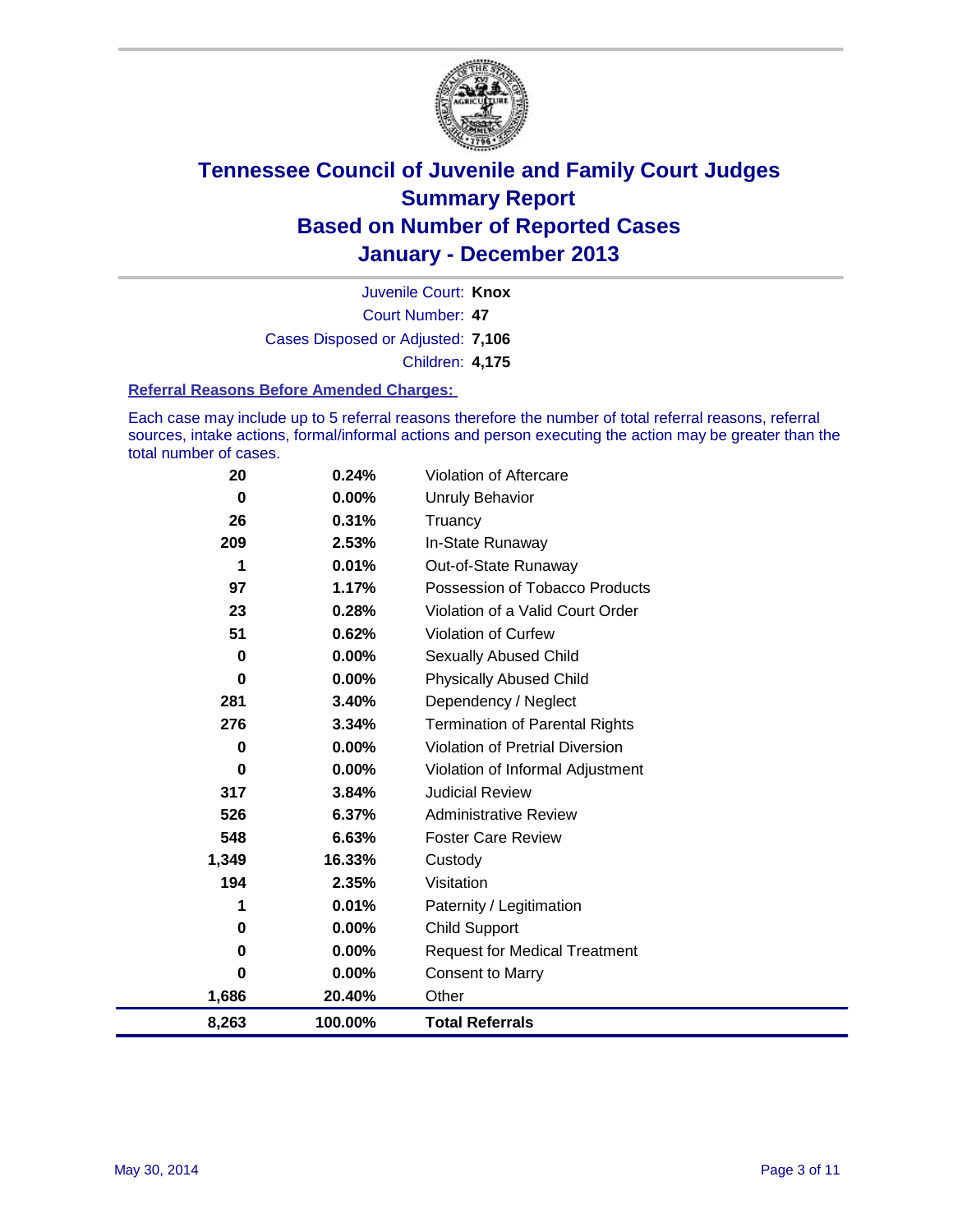

| 8,263                      | 100.00%                           | <b>Total Referral Sources</b>     |  |  |
|----------------------------|-----------------------------------|-----------------------------------|--|--|
| 1,074                      | 13.00%                            | Other                             |  |  |
| 0                          | 0.00%                             | Unknown                           |  |  |
| 0                          | $0.00\%$                          | Hospital                          |  |  |
| 0                          | $0.00\%$                          | Child & Parent                    |  |  |
| 69                         | 0.84%                             | Victim                            |  |  |
| 46                         | 0.56%                             | <b>Other Court</b>                |  |  |
| 10                         | 0.12%                             | Social Agency                     |  |  |
| 209                        | 2.53%                             | <b>Court Staff</b>                |  |  |
| 17                         | 0.21%                             | <b>District Attorney's Office</b> |  |  |
| $\mathbf{2}$               | 0.02%                             | <b>Other State Department</b>     |  |  |
| 2,722                      | 32.94%                            | <b>DCS</b>                        |  |  |
| 3                          | 0.04%                             | <b>CSA</b>                        |  |  |
| 5                          | 0.06%                             | School                            |  |  |
| 43                         | 0.52%                             | Self                              |  |  |
| 686                        | 8.30%                             | <b>Relatives</b>                  |  |  |
| 798                        | 9.66%                             | Parents                           |  |  |
| 2,579                      | 31.21%                            | Law Enforcement                   |  |  |
| <b>Referral Sources: 1</b> |                                   |                                   |  |  |
|                            |                                   | Children: 4,175                   |  |  |
|                            | Cases Disposed or Adjusted: 7,106 |                                   |  |  |
|                            |                                   | <b>Court Number: 47</b>           |  |  |
|                            | Juvenile Court: Knox              |                                   |  |  |
|                            |                                   |                                   |  |  |

### **Age of Child at Referral: 2**

| 4.175 | 100.00%  | <b>Total Child Count</b> |
|-------|----------|--------------------------|
| 0     | $0.00\%$ | <b>Unknown</b>           |
| 21    | 0.50%    | Ages 19 and Over         |
| 865   | 20.72%   | Ages 17 through 18       |
| 914   | 21.89%   | Ages 15 through 16       |
| 357   | 8.55%    | Ages 13 through 14       |
| 235   | 5.63%    | Ages 11 through 12       |
| 1,783 | 42.71%   | Ages 10 and Under        |
|       |          |                          |

<sup>1</sup> If different than number of Referral Reasons (8263), verify accuracy of your court's data.

<sup>2</sup> One child could be counted in multiple categories, verify accuracy of your court's data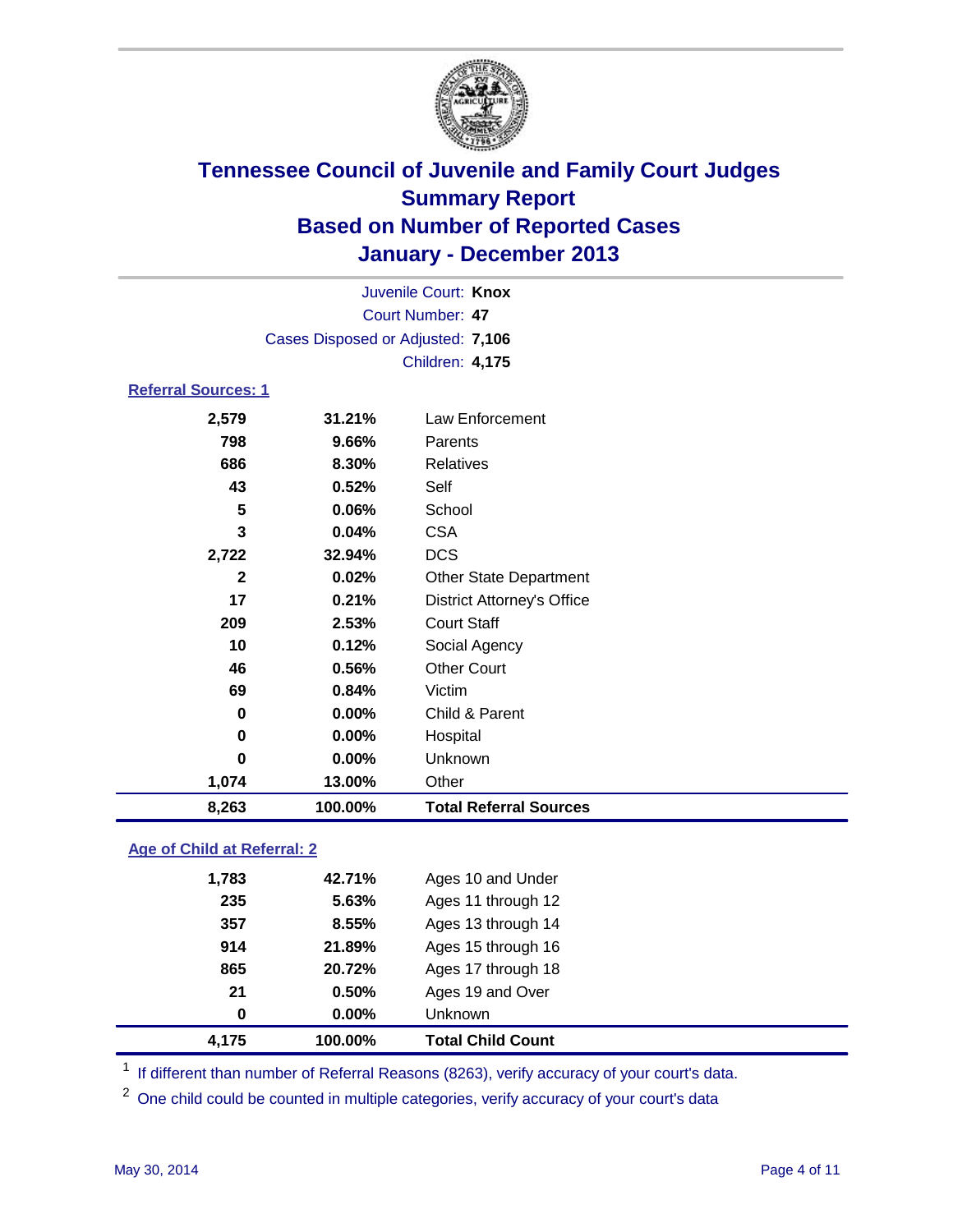

| Juvenile Court: Knox                    |                                   |                          |  |  |
|-----------------------------------------|-----------------------------------|--------------------------|--|--|
|                                         |                                   | Court Number: 47         |  |  |
|                                         | Cases Disposed or Adjusted: 7,106 |                          |  |  |
|                                         |                                   | Children: 4,175          |  |  |
| Sex of Child: 1                         |                                   |                          |  |  |
| 2,253                                   | 53.96%                            | Male                     |  |  |
| 1,831                                   | 43.86%                            | Female                   |  |  |
| 91                                      | 2.18%                             | Unknown                  |  |  |
| 4,175                                   | 100.00%                           | <b>Total Child Count</b> |  |  |
| Race of Child: 1                        |                                   |                          |  |  |
| 2,780                                   | 66.59%                            | White                    |  |  |
| 673                                     | 16.12%                            | African American         |  |  |
| 1                                       | 0.02%                             | Native American          |  |  |
| 8                                       | 0.19%                             | Asian                    |  |  |
| 234                                     | 5.60%                             | Mixed                    |  |  |
| 479                                     | 11.47%                            | Unknown                  |  |  |
| 4,175                                   | 100.00%                           | <b>Total Child Count</b> |  |  |
| <b>Hispanic Origin: 1</b>               |                                   |                          |  |  |
| 129                                     | 3.09%                             | Yes                      |  |  |
| 1,879                                   | 45.01%                            | <b>No</b>                |  |  |
| 2,167                                   | 51.90%                            | Unknown                  |  |  |
| 4,175                                   | 100.00%                           | <b>Total Child Count</b> |  |  |
| <b>School Enrollment of Children: 1</b> |                                   |                          |  |  |
| 709                                     | 16.98%                            | Yes                      |  |  |
| 37                                      | 0.89%                             | <b>No</b>                |  |  |
| 3,429                                   | 82.13%                            | Unknown                  |  |  |
| 4,175                                   | 100.00%                           | <b>Total Child Count</b> |  |  |

 $1$  One child could be counted in multiple categories, verify accuracy of your court's data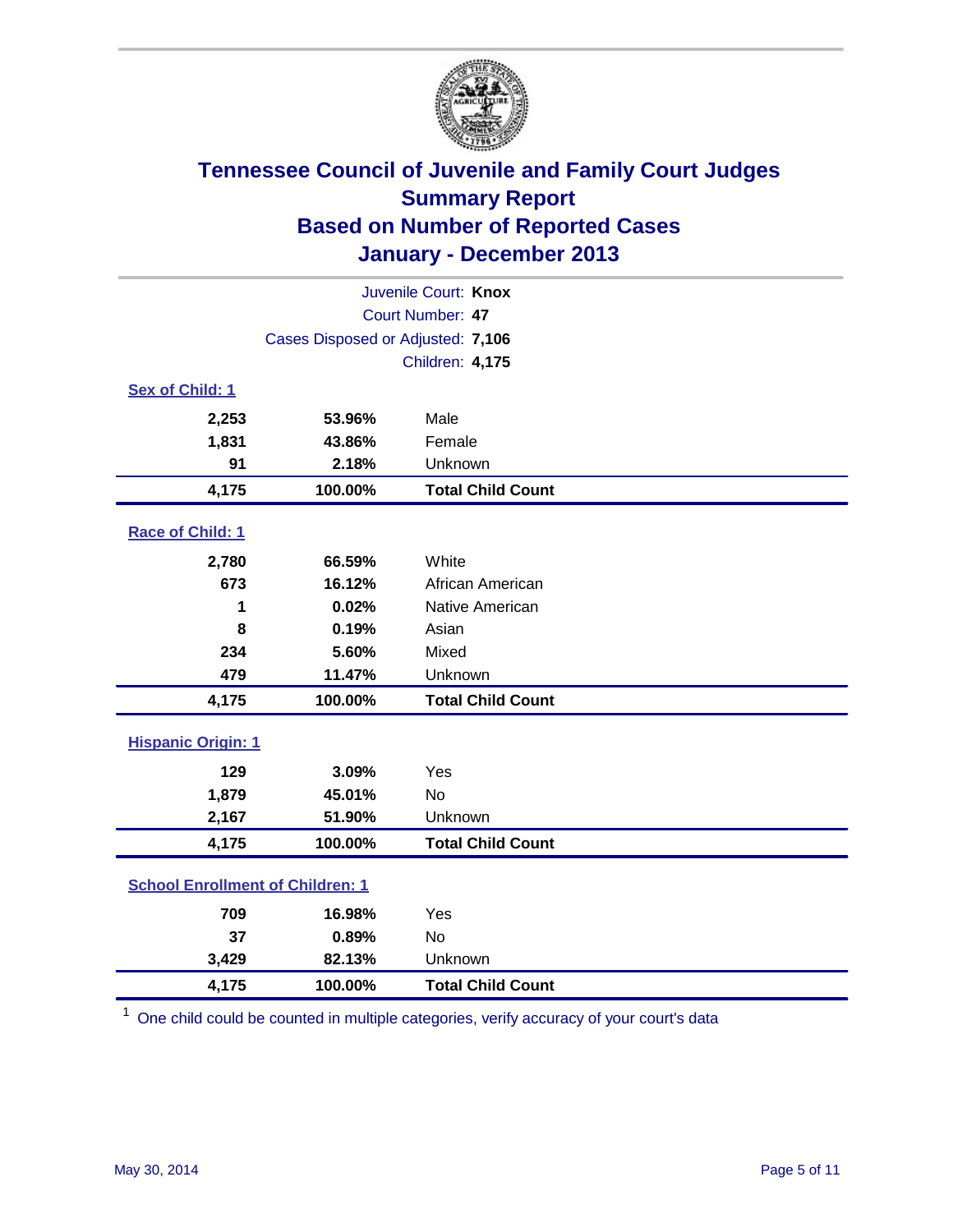

Court Number: **47** Juvenile Court: **Knox** Cases Disposed or Adjusted: **7,106** Children: **4,175**

### **Living Arrangement of Child at Time of Referral: 1**

| 4,175 | 100.00%  | <b>Total Child Count</b>     |
|-------|----------|------------------------------|
| 8     | 0.19%    | Other                        |
| 3,296 | 78.95%   | Unknown                      |
| 1     | 0.02%    | Independent                  |
| 0     | $0.00\%$ | In an Institution            |
| 7     | 0.17%    | In a Residential Center      |
| 10    | $0.24\%$ | In a Group Home              |
| 25    | $0.60\%$ | With Foster Family           |
| 8     | 0.19%    | <b>With Adoptive Parents</b> |
| 120   | 2.87%    | <b>With Relatives</b>        |
| 83    | 1.99%    | With Father                  |
| 418   | 10.01%   | With Mother                  |
| 42    | 1.01%    | With Mother and Stepfather   |
| 13    | 0.31%    | With Father and Stepmother   |
| 144   | 3.45%    | With Both Biological Parents |
|       |          |                              |

#### **Type of Detention: 2**

| 7,106 | 100.00%  | <b>Total Detention Count</b> |  |
|-------|----------|------------------------------|--|
| 0     | 0.00%    | Other                        |  |
| 6,313 | 88.84%   | Does Not Apply               |  |
| 0     | 0.00%    | <b>Unknown</b>               |  |
| 0     | $0.00\%$ | <b>Psychiatric Hospital</b>  |  |
| 0     | 0.00%    | Jail - No Separation         |  |
| 0     | $0.00\%$ | Jail - Partial Separation    |  |
| 0     | 0.00%    | Jail - Complete Separation   |  |
| 793   | 11.16%   | Juvenile Detention Facility  |  |
| 0     | 0.00%    | Non-Secure Placement         |  |
|       |          |                              |  |

<sup>1</sup> One child could be counted in multiple categories, verify accuracy of your court's data

<sup>2</sup> If different than number of Cases (7106) verify accuracy of your court's data.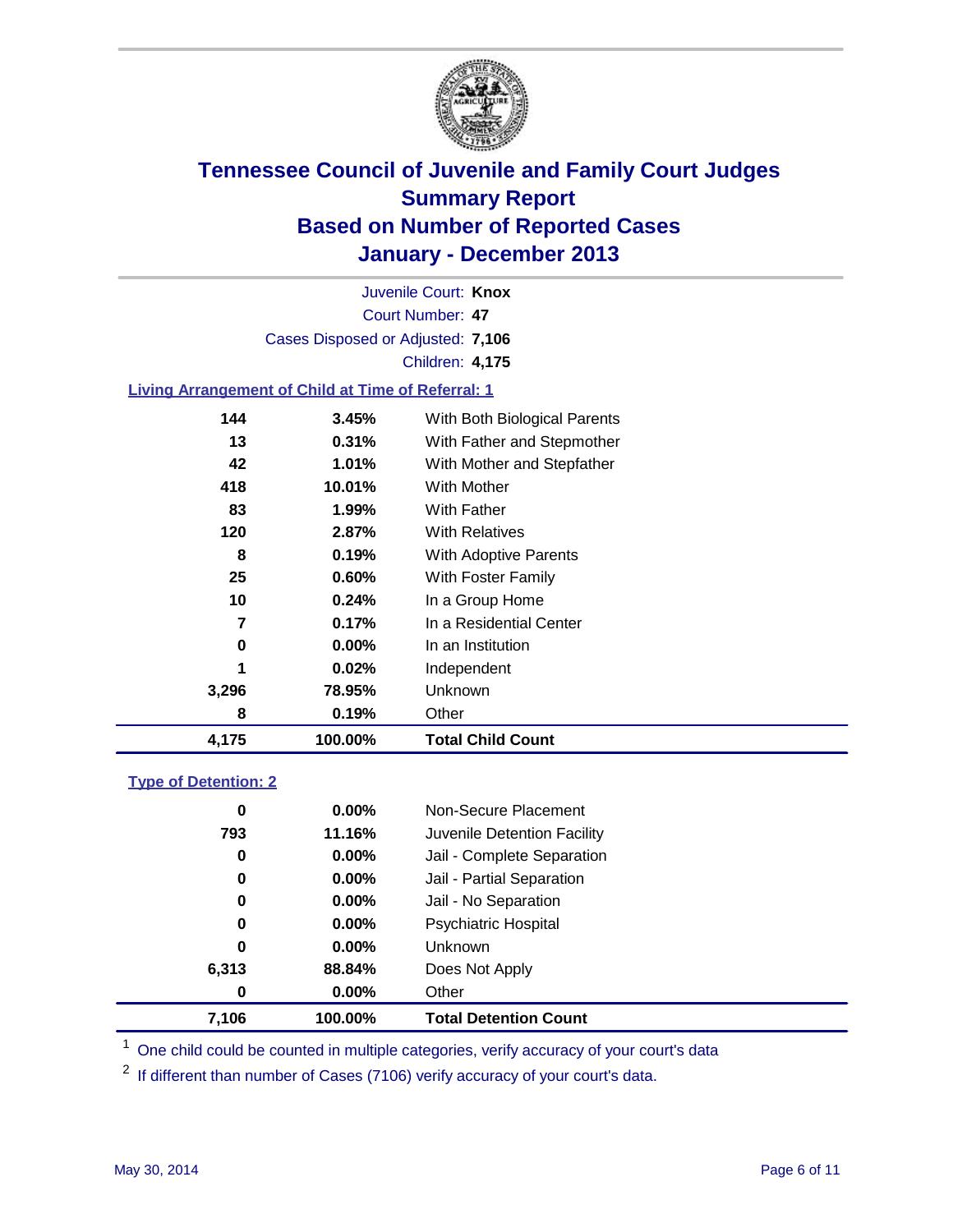

|                                                    | Juvenile Court: Knox              |                                      |  |  |  |
|----------------------------------------------------|-----------------------------------|--------------------------------------|--|--|--|
|                                                    | Court Number: 47                  |                                      |  |  |  |
|                                                    | Cases Disposed or Adjusted: 7,106 |                                      |  |  |  |
|                                                    |                                   | Children: 4,175                      |  |  |  |
| <b>Placement After Secure Detention Hearing: 1</b> |                                   |                                      |  |  |  |
| 625                                                | 8.80%                             | Returned to Prior Living Arrangement |  |  |  |
| 18                                                 | 0.25%                             | Juvenile Detention Facility          |  |  |  |
| $\mathbf{2}$                                       | 0.03%                             | Jail                                 |  |  |  |
| 66                                                 | 0.93%                             | Shelter / Group Home                 |  |  |  |
| $\mathbf 2$                                        | 0.03%                             | <b>Foster Family Home</b>            |  |  |  |
| 3                                                  | 0.04%                             | Psychiatric Hospital                 |  |  |  |
| 29                                                 | 0.41%                             | Unknown                              |  |  |  |
| 6,347                                              | 89.32%                            | Does Not Apply                       |  |  |  |
| 14                                                 | 0.20%                             | Other                                |  |  |  |
| 7,106                                              | 100.00%                           | <b>Total Placement Count</b>         |  |  |  |
|                                                    |                                   |                                      |  |  |  |
| <b>Intake Actions: 2</b>                           |                                   |                                      |  |  |  |
| 4,116                                              | 49.81%                            | <b>Petition Filed</b>                |  |  |  |
| 1,376                                              | 16.65%                            | <b>Motion Filed</b>                  |  |  |  |
| 1,379                                              | 16.69%                            | <b>Citation Processed</b>            |  |  |  |
| 0                                                  | 0.00%                             | Notification of Paternity Processed  |  |  |  |
| 317                                                | 3.84%                             | Scheduling of Judicial Review        |  |  |  |
| 526                                                | 6.37%                             | Scheduling of Administrative Review  |  |  |  |
| 548                                                | 6.63%                             | Scheduling of Foster Care Review     |  |  |  |
| 0                                                  | 0.00%                             | Unknown                              |  |  |  |
| $\bf{0}$                                           | 0.00%                             | Does Not Apply                       |  |  |  |
| 1                                                  | 0.01%                             | Other                                |  |  |  |
| 8,263                                              | 100.00%                           | <b>Total Intake Count</b>            |  |  |  |

<sup>1</sup> If different than number of Cases (7106) verify accuracy of your court's data.

 $2$  If different than number of Referral Reasons (8263), verify accuracy of your court's data.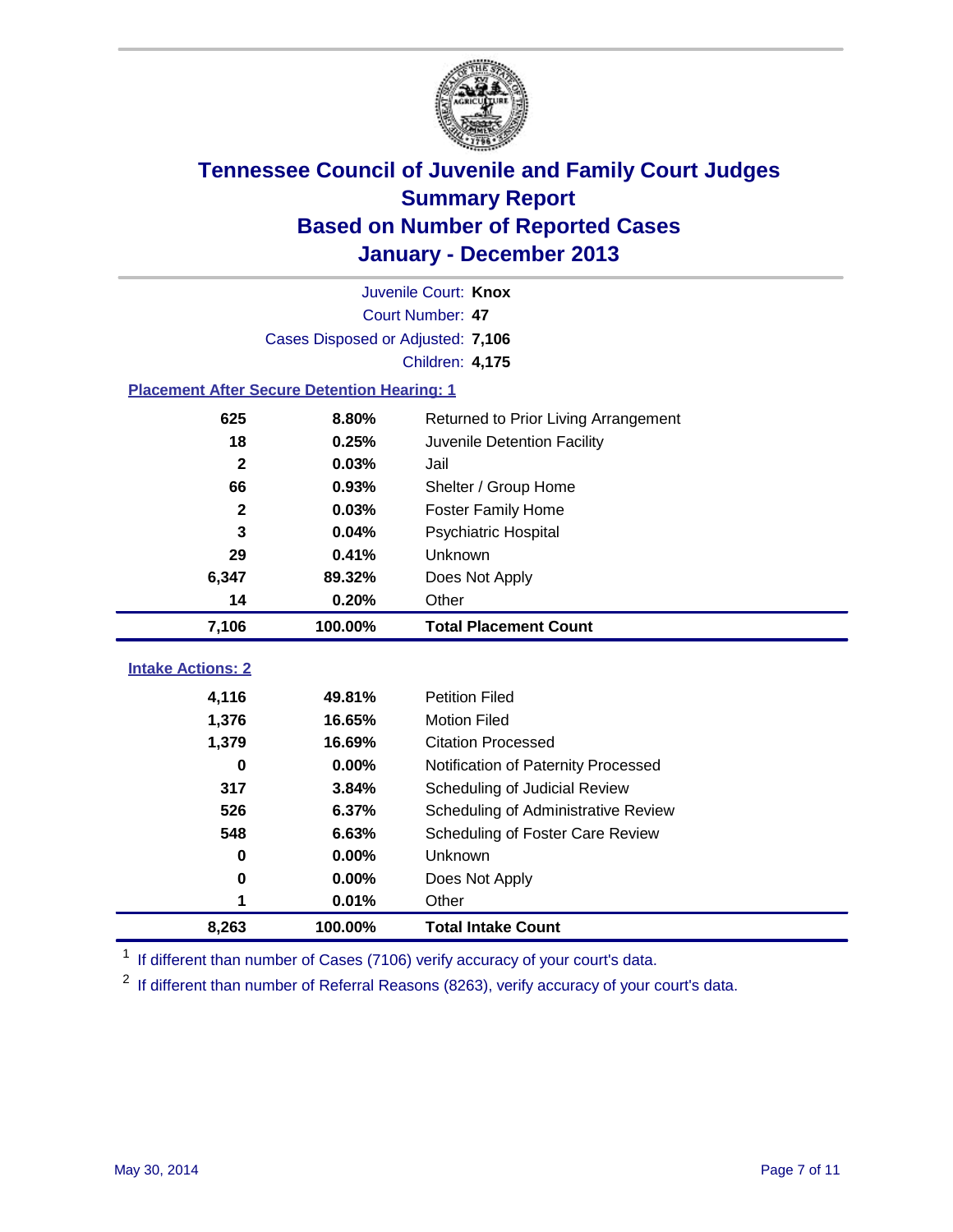

Court Number: **47** Juvenile Court: **Knox** Cases Disposed or Adjusted: **7,106** Children: **4,175**

#### **Last Grade Completed by Child: 1**

| 4,175        | 100.00% | <b>Total Child Count</b> |
|--------------|---------|--------------------------|
| $\bf{0}$     | 0.00%   | Other                    |
| 3,839        | 91.95%  | Unknown                  |
| $\bf{0}$     | 0.00%   | Never Attended School    |
| 3            | 0.07%   | Graduated                |
| 0            | 0.00%   | <b>GED</b>               |
| 0            | 0.00%   | Non-Graded Special Ed    |
| $\mathbf{2}$ | 0.05%   | 12th Grade               |
| 37           | 0.89%   | 11th Grade               |
| 59           | 1.41%   | 10th Grade               |
| 63           | 1.51%   | 9th Grade                |
| 56           | 1.34%   | 8th Grade                |
| 43           | 1.03%   | 7th Grade                |
| 33           | 0.79%   | 6th Grade                |
| 6            | 0.14%   | 5th Grade                |
| 1            | 0.02%   | 4th Grade                |
| 4            | 0.10%   | 3rd Grade                |
| 1            | 0.02%   | 2nd Grade                |
| 4            | 0.10%   | 1st Grade                |
| 1            | 0.02%   | Kindergarten             |
| 1            | 0.02%   | Preschool                |
| 22           | 0.53%   | Too Young for School     |

**Enrolled in Special Education: 1**

| 4.175 | 100.00% | <b>Total Child Count</b> |
|-------|---------|--------------------------|
| 3,708 | 88.81%  | Unknown                  |
| 402   | 9.63%   | No                       |
| 65    | 1.56%   | Yes                      |
|       |         |                          |

One child could be counted in multiple categories, verify accuracy of your court's data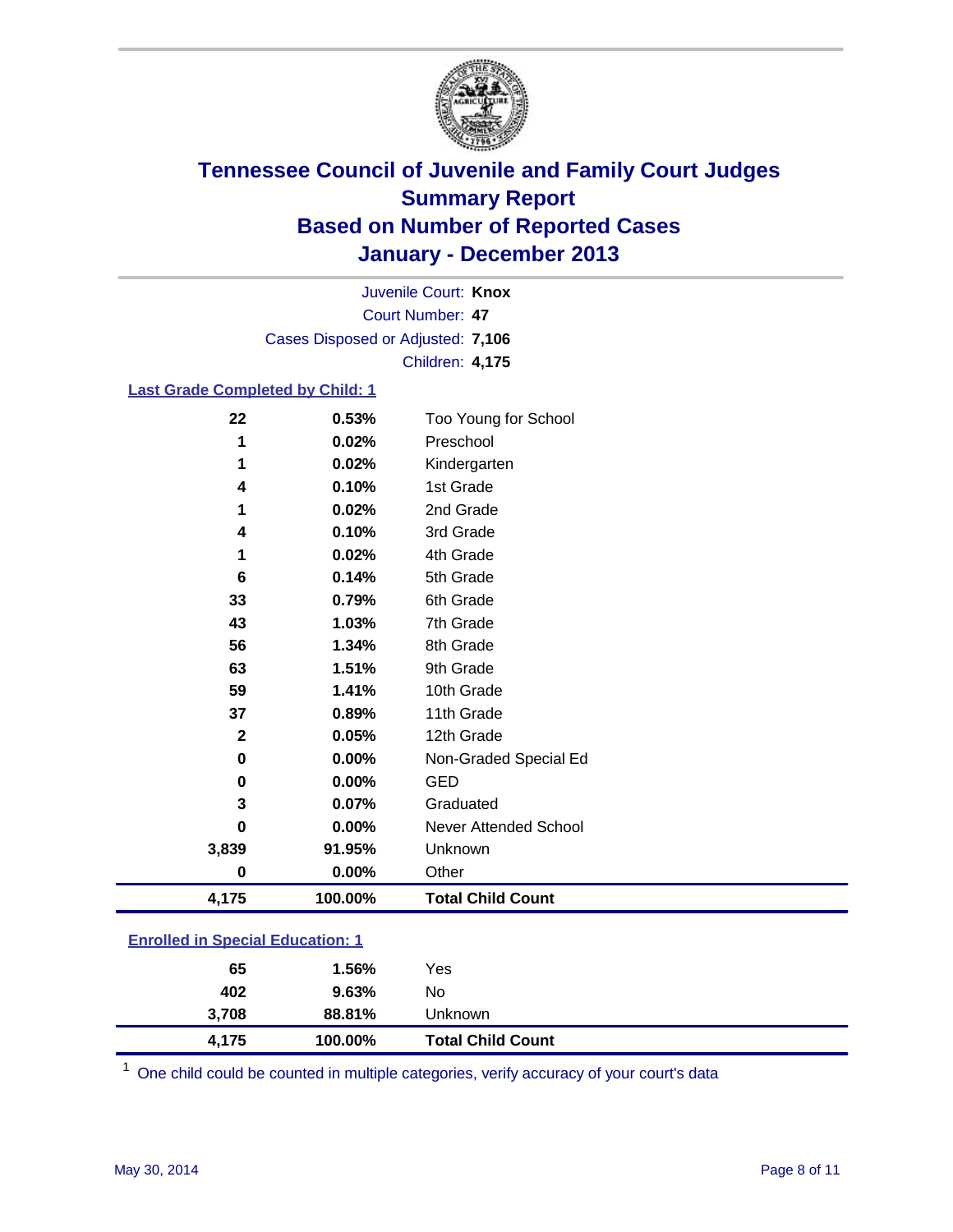

| Juvenile Court: Knox         |                                   |                           |  |  |  |
|------------------------------|-----------------------------------|---------------------------|--|--|--|
|                              | Court Number: 47                  |                           |  |  |  |
|                              | Cases Disposed or Adjusted: 7,106 |                           |  |  |  |
|                              |                                   | Children: 4,175           |  |  |  |
| <b>Action Executed By: 1</b> |                                   |                           |  |  |  |
| 1,379                        | 16.69%                            | Judge                     |  |  |  |
| 4,551                        | 55.08%                            | Magistrate                |  |  |  |
| 1,284                        | 15.54%                            | <b>YSO</b>                |  |  |  |
| 1,049                        | 12.70%                            | Other                     |  |  |  |
| 0                            | 0.00%                             | Unknown                   |  |  |  |
| 8,263                        | 100.00%                           | <b>Total Action Count</b> |  |  |  |

### **Formal / Informal Actions: 1**

| 608   | 7.36%    | Dismissed                                        |
|-------|----------|--------------------------------------------------|
| 40    | 0.48%    | Retired / Nolle Prosequi                         |
| 357   | 4.32%    | <b>Complaint Substantiated Delinquent</b>        |
| 0     | $0.00\%$ | <b>Complaint Substantiated Status Offender</b>   |
| 1,498 | 18.13%   | <b>Complaint Substantiated Dependent/Neglect</b> |
| 0     | $0.00\%$ | <b>Complaint Substantiated Abused</b>            |
| 0     | $0.00\%$ | <b>Complaint Substantiated Mentally III</b>      |
| 1,828 | 22.12%   | Informal Adjustment                              |
| 171   | 2.07%    | <b>Pretrial Diversion</b>                        |
| 26    | 0.31%    | <b>Transfer to Adult Court Hearing</b>           |
| 0     | 0.00%    | Charges Cleared by Transfer to Adult Court       |
| 2,992 | 36.21%   | Special Proceeding                               |
| 0     | $0.00\%$ | <b>Review Concluded</b>                          |
| 121   | 1.46%    | Case Held Open                                   |
| 622   | 7.53%    | Other                                            |
| 0     | $0.00\%$ | <b>Unknown</b>                                   |
| 8,263 | 100.00%  | <b>Total Action Count</b>                        |

<sup>1</sup> If different than number of Referral Reasons (8263), verify accuracy of your court's data.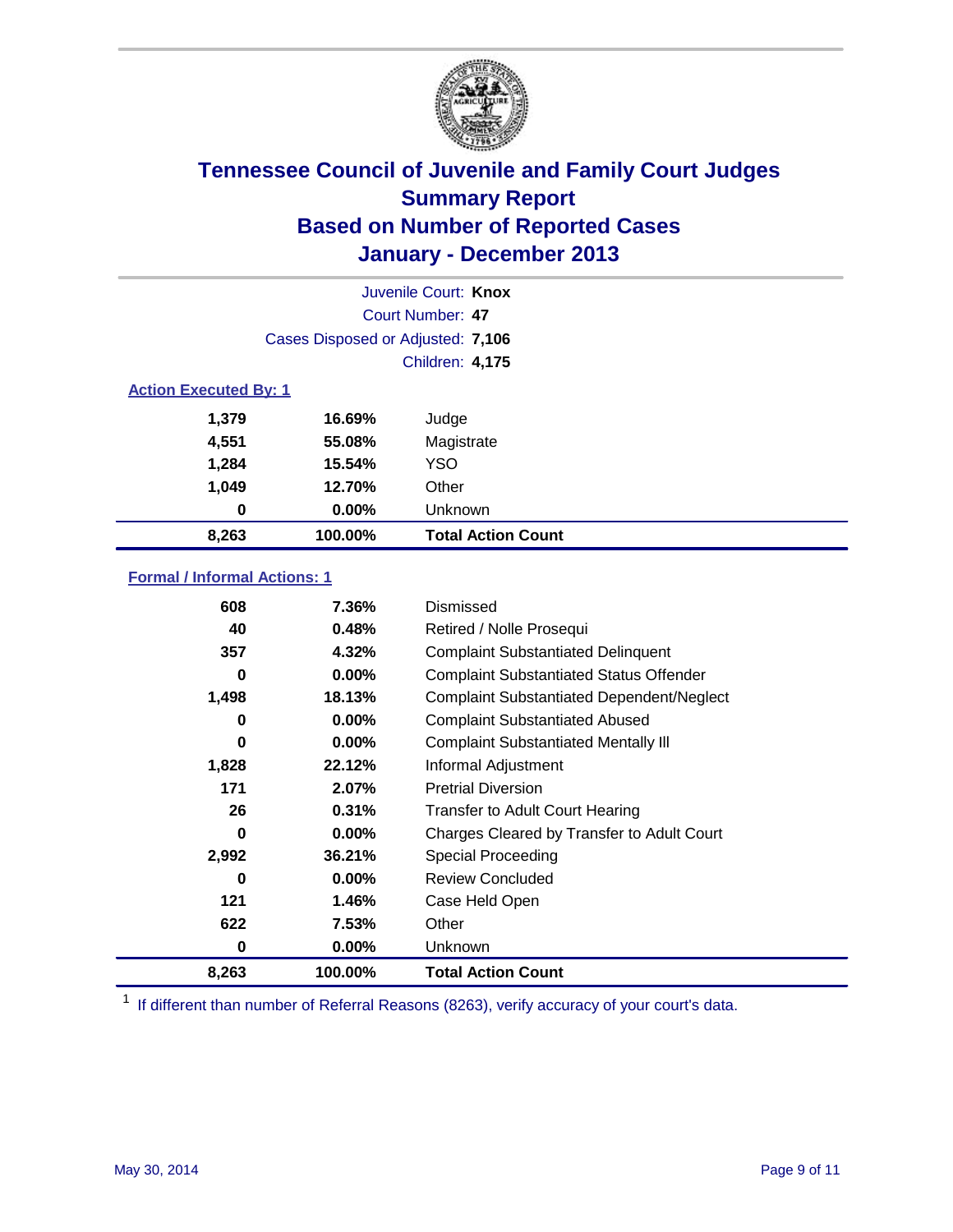

|          | Juvenile Court: Knox                                  |
|----------|-------------------------------------------------------|
|          | Court Number: 47                                      |
|          |                                                       |
|          | Children: 4,175                                       |
|          | There can be multiple outcomes for one child or case. |
| 4.69%    | <b>Case Dismissed</b>                                 |
| 0.21%    | Case Retired or Nolle Prosequi                        |
| 2.28%    | Warned / Counseled                                    |
| 0.86%    | Held Open For Review                                  |
| 0.91%    | Supervision / Probation to Juvenile Court             |
| 0.00%    | <b>Probation to Parents</b>                           |
| 1.72%    | Referral to Another Entity for Supervision / Service  |
| 0.93%    | Referred for Mental Health Counseling                 |
| 1.28%    | Referred for Alcohol and Drug Counseling              |
| $0.00\%$ | Referred to Alternative School                        |
| 0.00%    | Referred to Private Child Agency                      |
| 2.84%    | Referred to Defensive Driving School                  |
| 0.63%    | Referred to Alcohol Safety School                     |
| 1.40%    | Referred to Juvenile Court Education-Based Program    |
| 0.12%    | Driver's License Held Informally                      |
| 0.00%    | <b>Voluntary Placement with DMHMR</b>                 |
| 0.01%    | <b>Private Mental Health Placement</b>                |
| 0.00%    | <b>Private MR Placement</b>                           |
| 0.17%    | Placement with City/County Agency/Facility            |
| 0.01%    | Placement with Relative / Other Individual            |
| 2.75%    | Fine                                                  |
| 2.35%    | <b>Public Service</b>                                 |
| 0.32%    | Restitution                                           |
| 1.04%    | <b>Runaway Returned</b>                               |
| 1.84%    | No Contact Order                                      |
| 3.44%    | Injunction Other than No Contact Order                |
| 0.34%    | <b>House Arrest</b>                                   |
| 0.29%    | <b>Court Defined Curfew</b>                           |
| 7.59%    | Dismissed from Informal Adjustment                    |
| 0.94%    | <b>Dismissed from Pretrial Diversion</b>              |
| 0.00%    | Released from Probation                               |
| 0.08%    | <b>Transferred to Adult Court</b>                     |
| 0.00%    | <b>DMHMR Involuntary Commitment</b>                   |
|          | Cases Disposed or Adjusted: 7,106                     |